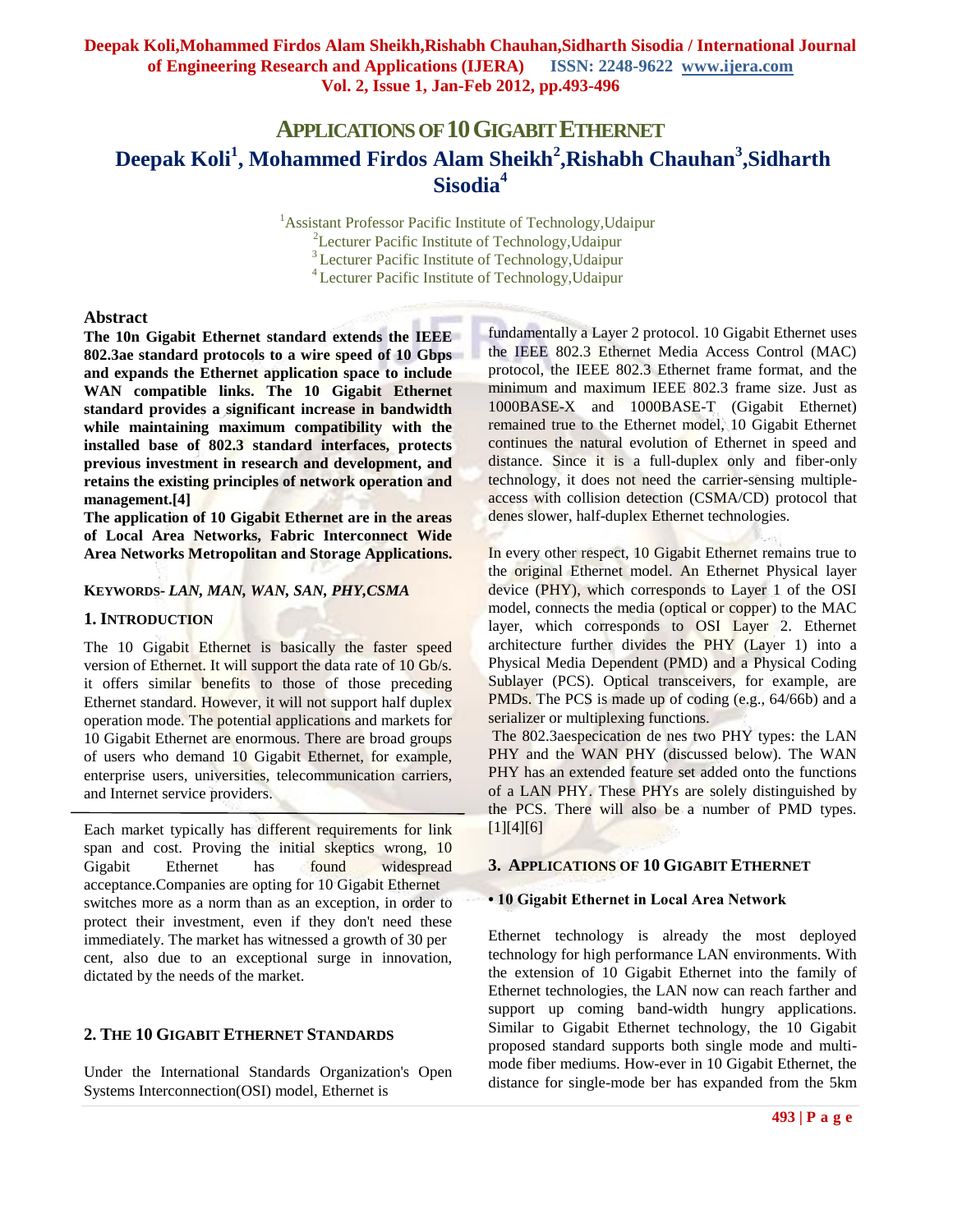that Gigabit Ethernet supports to 40km in 10 Gigabit Ethernet. The advantage for the support of longer distances is that it gives companies who manage their own LAN environments the option of extending their data centers to more cost-e

ective locations up to 40km away from their campuses. This also allows them to support multiple campus locations within that 40km range. Within data centers, switch-toswitch applications, as well as switch to server applications, can also be deployed over a more cost effective multi-mode ber medium to create 10 Gigabit Ethernet backbones that support the continuous growth of bandwidth hungry applications.[1][4][5]

With 10 Gigabit backbones installed, companies will have the capability to begin providing Gigabit Ethernet service to workstations and, eventually, to the desktop in order to support applications such as streaming video, medical imaging, centralized applications, and high-end graphics.

10 Gigabit Ethernet will also provide lower network latency due to the speed of the link and overprovisioning bandwidth to compensate for the bursty nature of data in enterprise applications.<sup>[4][5]</sup>



Figure1: 10 Gigabit Ethernet in LAN

#### **10 Gigabit Ethernet in Metropolitan Area Network**

Vendors and users generally agree that Ethernet is inexpensive, well understood, widely deployed and backwards compatible from Gigabit switched down to 10Megabit shared. Today a packet can leave a server on a short-haul optic Gigabit Ethernet port, move cross-country via a DWDM (dense wave division multiplexing) network, and find its way down to a PC attached to a "thin coax" BNC (Bayonet Neill Con- celman) connector, all without any re-framing or protocol conversion. Ethernet is literally everywhere, and 10 Gigabit Ethernet maintains this seamless migration in functionality.



Figure2: 10 Gigabit Ethernet in MAN

Gigabit Ethernet is already being deployed as a backbone technology for dark fiber metropolitan networks. With appropriate 10 Gigabit Ethernet interfaces, optical transceivers and single mode fiber, service providers will be able to build links reaching 40km or more.[1][4][5]

## **10 Gigabit Ethernet in Wide Area Network**

10 Gigabit Ethernet will enable Internet service providers (ISP) and network service providers (NSPs) to create very high-speed links at a very low cost, between co-located, carrier-class switches and routers and optical equipment that is directly attached to the SONET/SDH cloud.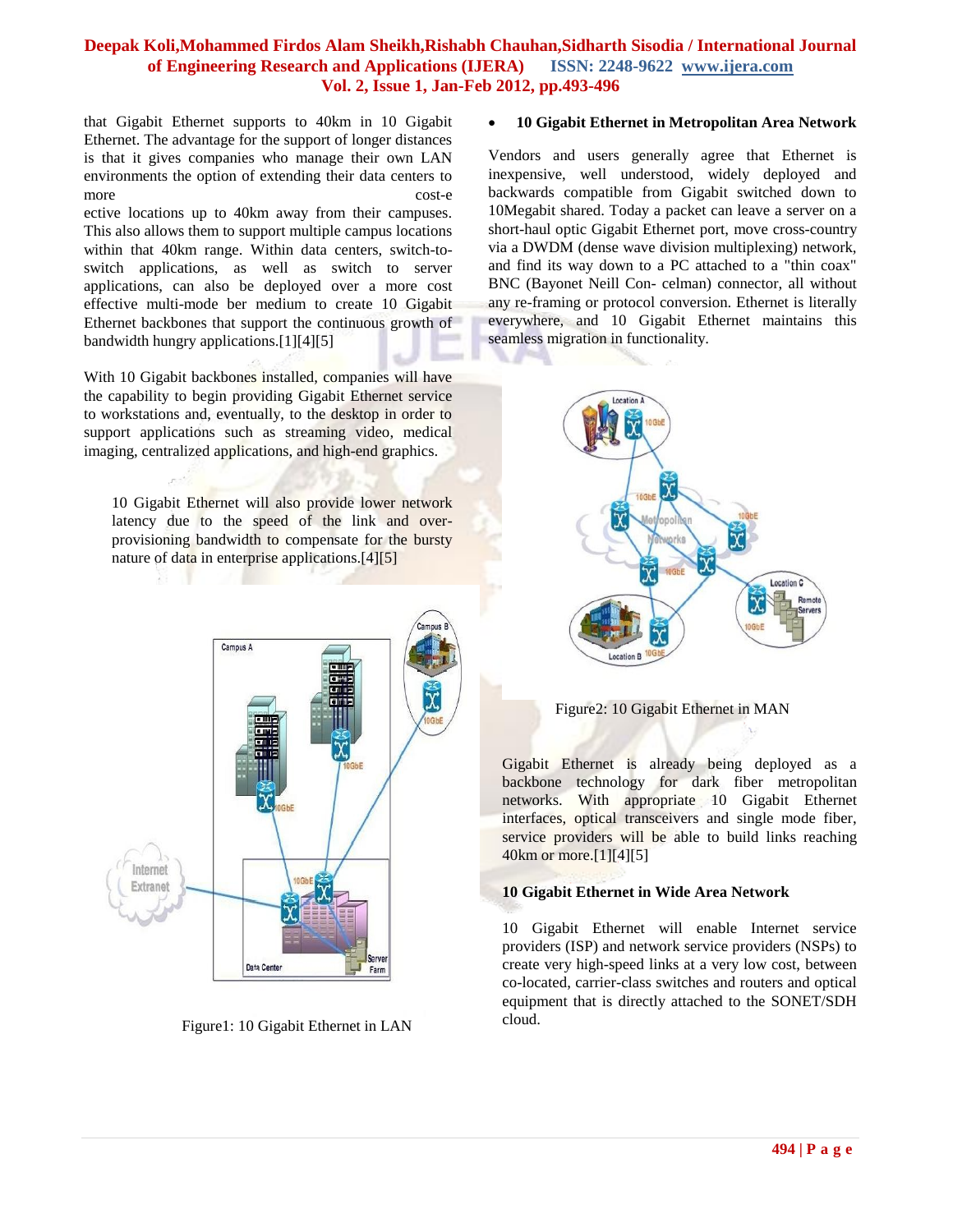

10 Gigabit Ethernet with the WAN PHY will also allow the construction of WANs that connect geographically dispersed LANs between campuses or POPs (points of presence) over existing SONET/SDH/TDM networks. 10 Gigabit Ethernet links between a service provider's switch and a DWDM (dense wave division multiplexing) device or LTE (line termination equipment) might in fact be very short - less than 300 meters. [4][5]

## **10 Gigabit Ethernet in Storage Area Network**

Additionally, 10 Gigabit Ethernet will provide infrastructure for both network- attached storage (NAS) and storage area networks (SAN). Prior to the introduction of 10 Gigabit Ethernet, some industry observers maintained that Ethernet lacked su cient horsepower to get the job done. Ethernet, they said, just doesn't have what it takes to move "dump truck" loads worth of data." 10 Gigabit Ethernet, can now o er equivalent or superior data carrying capacity at similar latencies to many other storage networking technologies including 1 or 2 Gigabit Fiber Channel, Ultra160 or 320 SCSI, ATM OC-3, OC-12 OC-192,and HIPPI (High Performance Parallel Interface). While Gigabit Ethernet storage servers, tape libraries and compute servers are already available, users should look for early availability of 10 Gigabit Ethernet end-point devices in the second half of 2001.

Figure1: 10 Gigabit Ethernet in SAN

There are numerous applications for Gigabit Ethernet in storage networks today, which will seamlessly extend to 10 Gigabit Ethernet as it becomes available. These include:

- (i) Business continuance/disaster recovery
- (ii) Remote backup
- (iii) Storage on demand
- (iv) Streaming media [5][9]

# **CONCLUSIONS**

As the Internet transforms longstanding business models and global economies, Ethernet has withstood the test of time to become the most widely adopted networking technology in the world. Much of the world's data transfer begins and ends with an Ethernet connection. Ethernet is no longer designed only for the LAN. 10 Gigabit Ethernet is the natural evolution of the well-established IEEE 802.3 standard in speed and distance. It extends Ethernet's proven value set and economics to metropolitan and wide area networks by providing:

(i) Potentially lowest total cost of ownership (infrastructure/operational/human capital)

(ii) Straightforward migration to higher performance levels (iii) Proven multi-vendor and installed base interoperability (Plug and Play)

(iv) Familiar network management feature set

An Ethernet-optimized infrastructure build out is taking place. The metro area is currently the focus of intense network development to deliver optical Ethernet services. 10 Gigabit Ethernet is on the roadmaps of most switch, router and metro optical system vendors to enable:

(i) Cost effective Gigabit-level connections between customer access gear and service provider POPs (points of presence) in native Ethernet format36